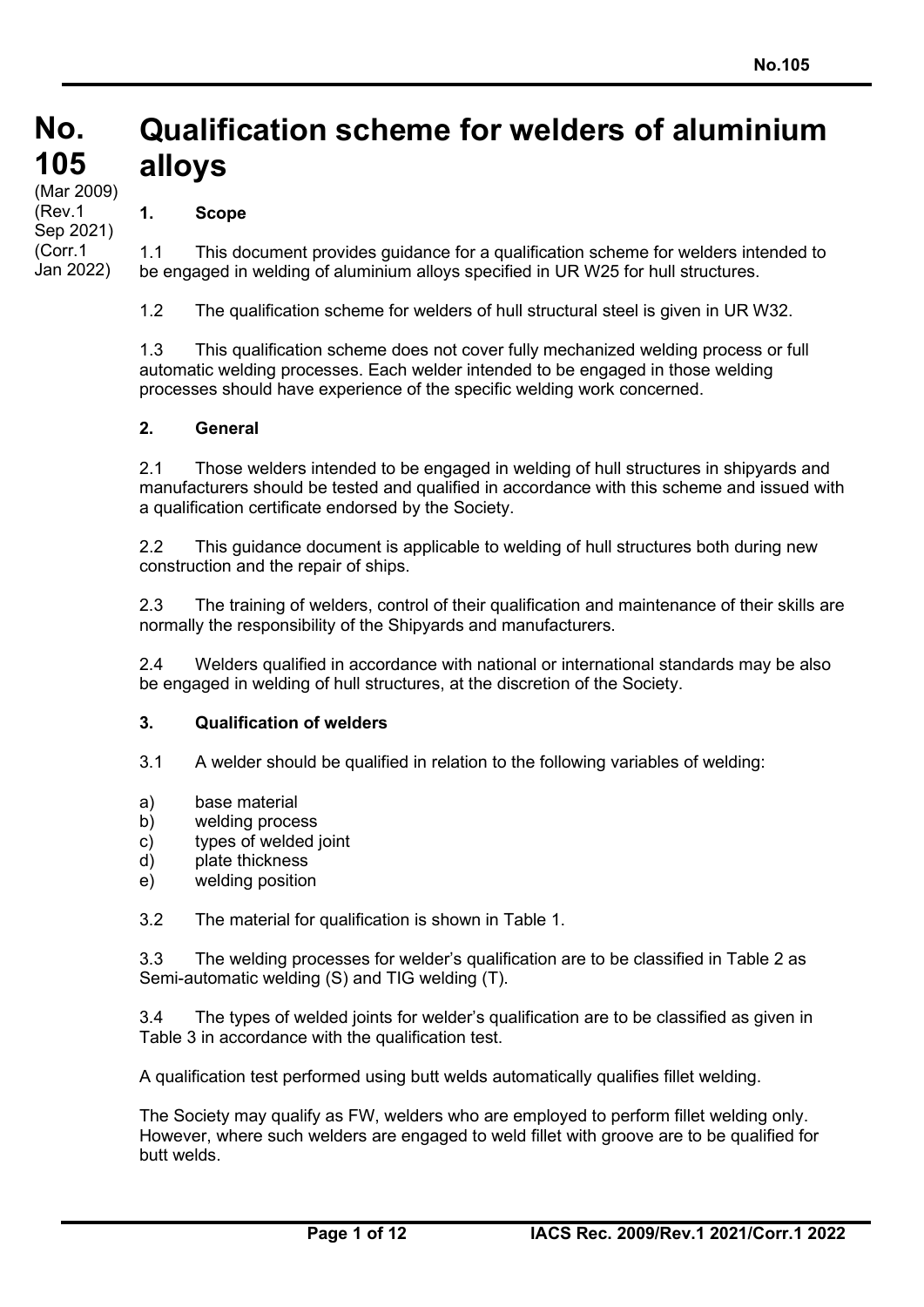**No.**

**105** (cont)

**Table 1 Materials for welder's qualification**

| Symbol | <b>Materials in actual welding works</b> |
|--------|------------------------------------------|
|        | Aluminium alloys specified in UR W25     |

# **Table 2 Welding processes for welder's qualification**

| Symbol | Welding process in actual welding works | ISO<br>4063:2009                 |     |
|--------|-----------------------------------------|----------------------------------|-----|
| S      | Semi-automatic<br>welding               | Metal inert gas (MIG) welding    | 131 |
| т      | TIG welding                             | Tungsten inert gas (TIG) welding | 141 |

# **Table 3 Types of welded joint for welder's qualification**

| Type of welded joint used in the test<br>assembly for the qualification test |           |                 | Type of welded joint<br>qualified |                    |
|------------------------------------------------------------------------------|-----------|-----------------|-----------------------------------|--------------------|
| <b>Butt welds</b>                                                            | one side  | With backing    | WB                                | WB, WG, FW         |
|                                                                              |           | Without backing | <b>NB</b>                         | WB, NB, WG, NG, FW |
|                                                                              | both side | With gouging    | WG                                | WB, WG, FW         |
|                                                                              |           | Without gouging | <b>NG</b>                         | WB, WG, NG, FW     |
| Fillet<br>welds                                                              |           |                 | <b>FW</b>                         | <b>FW</b>          |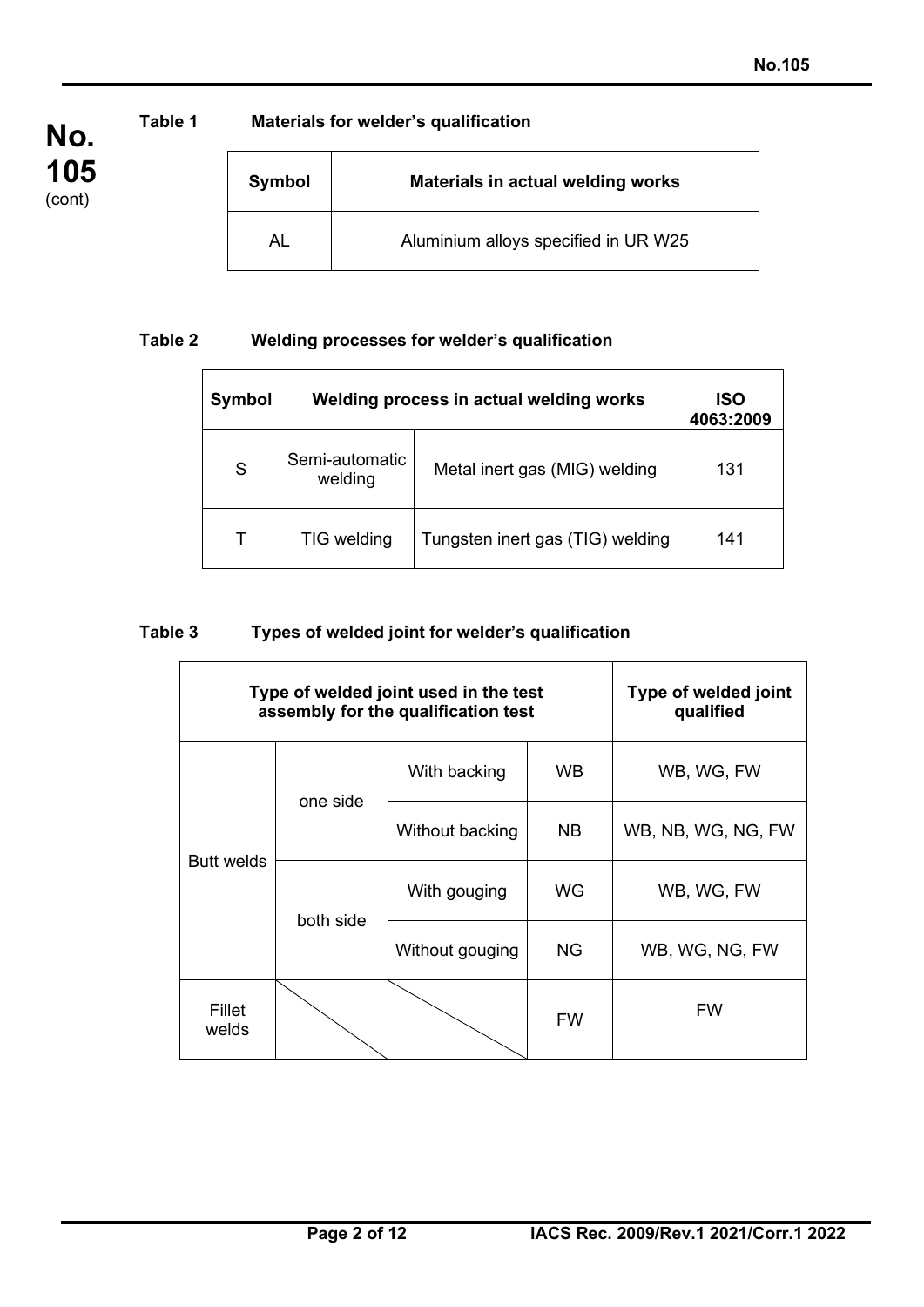3.5 The qualified plate thickness range arising from the welder qualification test plate thickness is shown in Table 4.

| Thickness of test assembly<br>$T$ (mm) | Qualified plate thickness range<br>$t$ (mm) |
|----------------------------------------|---------------------------------------------|
| $T \leq 6$                             | $0.7T \le t < 2.5T$                         |
| $6 < T \leq 15$                        | $6 < t \leq 40^{1}$                         |

# **Table 4 Plate thicknesses for welder's qualification**

**No.**

**105** (cont)

> Note: 1) A special test is required for material thicknesses greater than 40mm. Such a special test shall be indicated on the welder's certificate.

3.6 The welding positions qualified as a result of the actual welding position used in a satisfactory welder's qualification test, are shown in Table 5. Diagrams showing the definitions of weld position used in Table 5 are shown in Fig. 1, Fig. 2, Fig. 3 and Fig. 4.

| Table 5 | Welding positions for welder's qualifications |
|---------|-----------------------------------------------|
|---------|-----------------------------------------------|

| <b>Qualification Test</b>                   | Welding positions in actual welding works |                                     |  |
|---------------------------------------------|-------------------------------------------|-------------------------------------|--|
| <b>Positions</b><br>(See Fig. 3 and Fig. 4) | <b>Butt welds</b><br>(See Fig. 1)         | <b>Fillet welds</b><br>(See Fig. 2) |  |
| 1G                                          | F                                         | F, H                                |  |
| 2G                                          | F, H                                      | F, H                                |  |
| 3G-up                                       | F, H, VU                                  | F, H, VU                            |  |
| 3G-down                                     | F, VD                                     | F, VD                               |  |
| 4G                                          | F, H, OH                                  | F, H, OH                            |  |
| 2G+3G-up+4G                                 | F, H, VU, OH                              | F, H, VU, OH                        |  |
| 1F                                          |                                           | F                                   |  |
| 2F                                          |                                           | F, H                                |  |
| 3F-up                                       |                                           | F, H, VU                            |  |
| 3F-down                                     |                                           | F, VD                               |  |
| 4F                                          |                                           | F, H, OH                            |  |
| $2F+3F-up+4F$                               |                                           | F, H, VU, OH                        |  |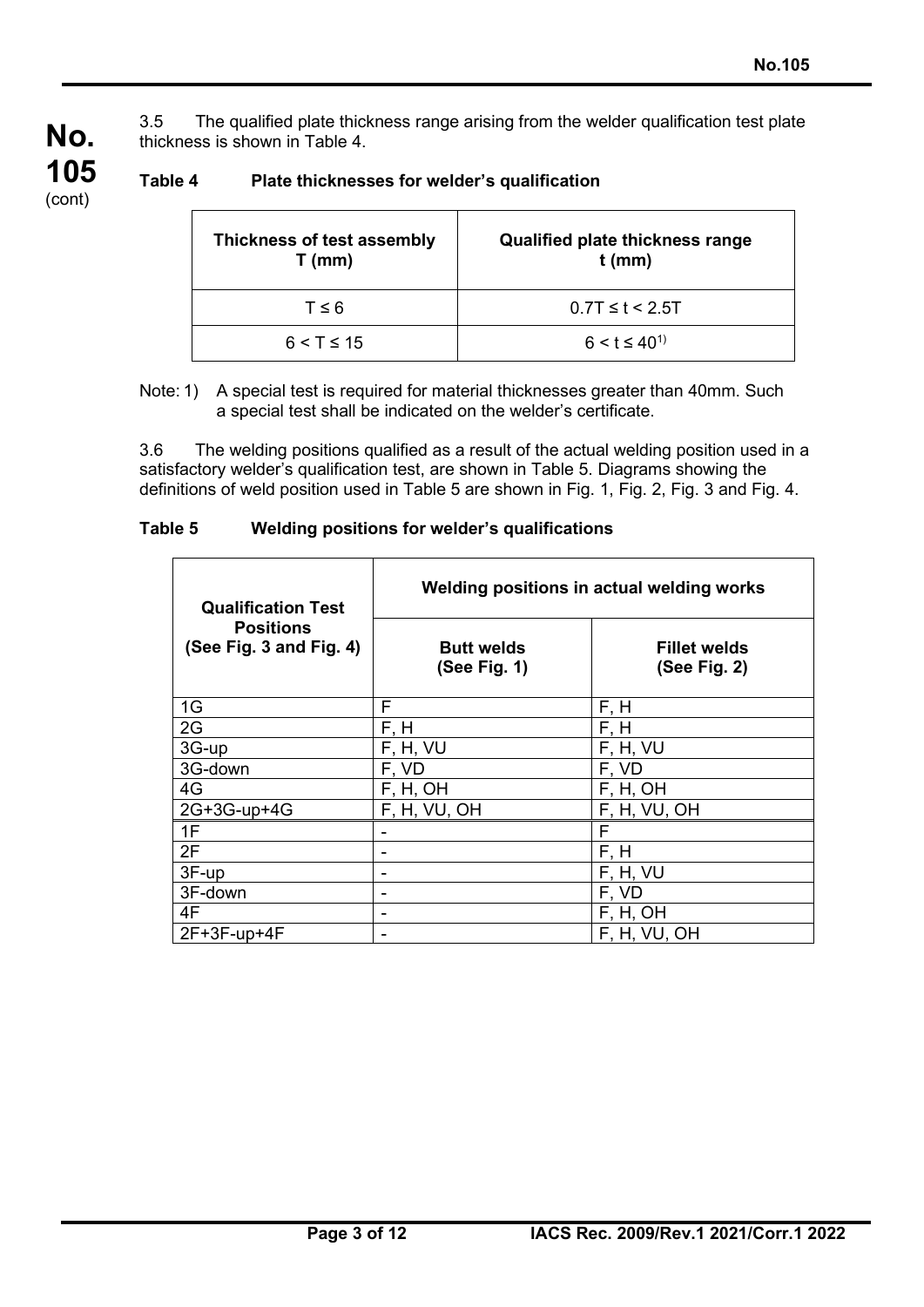



(c) Vertical upward position (VU) (d) Vertical downward position (VD)





- (e) Overhead position (OH)
- **Fig. 1 Welding positions (Butt welds)**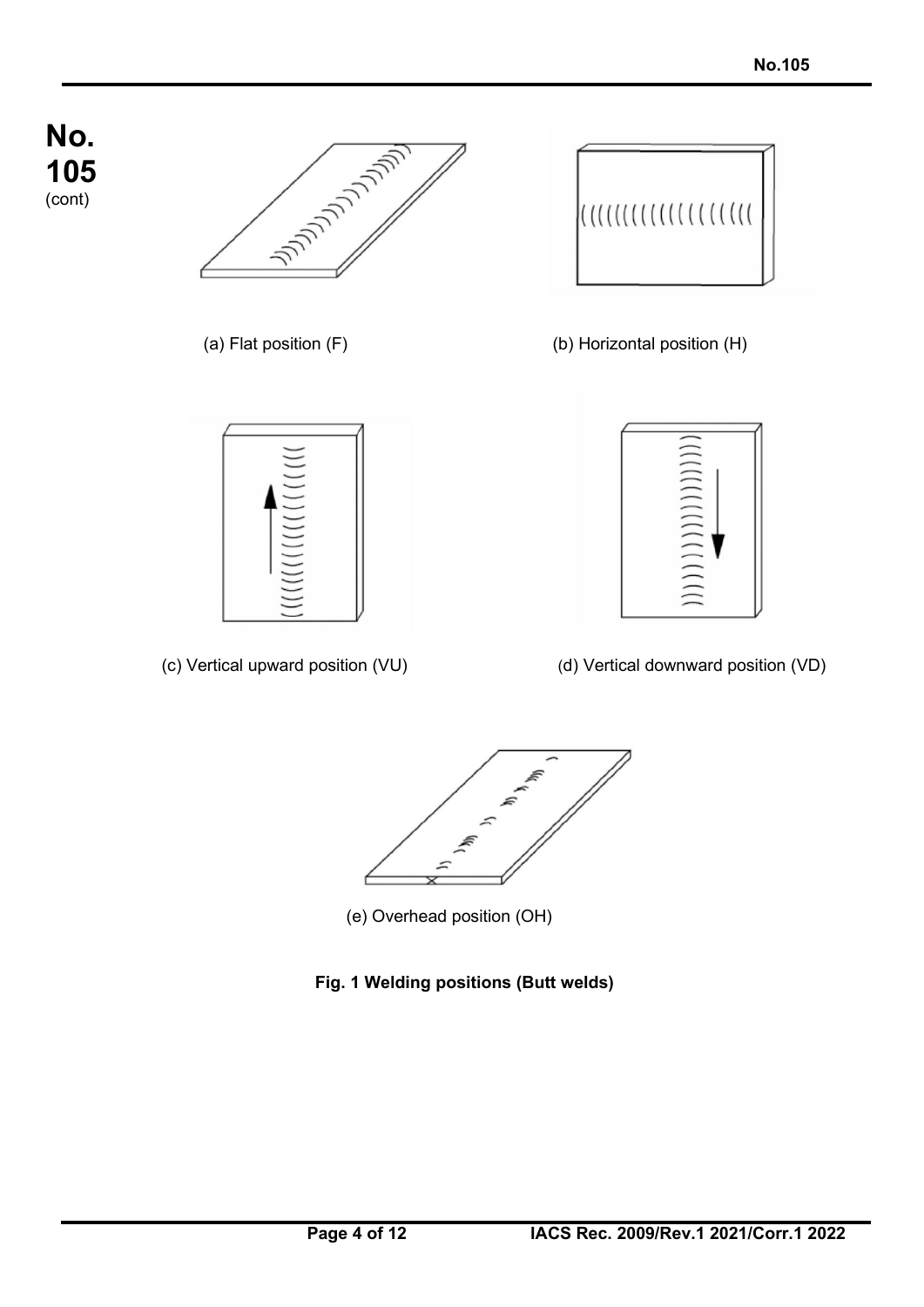







(a) Flat position (F) (b) Horizontal position (H)



(c) Vertical upward position (VU) (d) Vertical downward position (VD)



- (e) Overhead position (OH)
- **Fig. 2 Welding positions (Fillet welds)**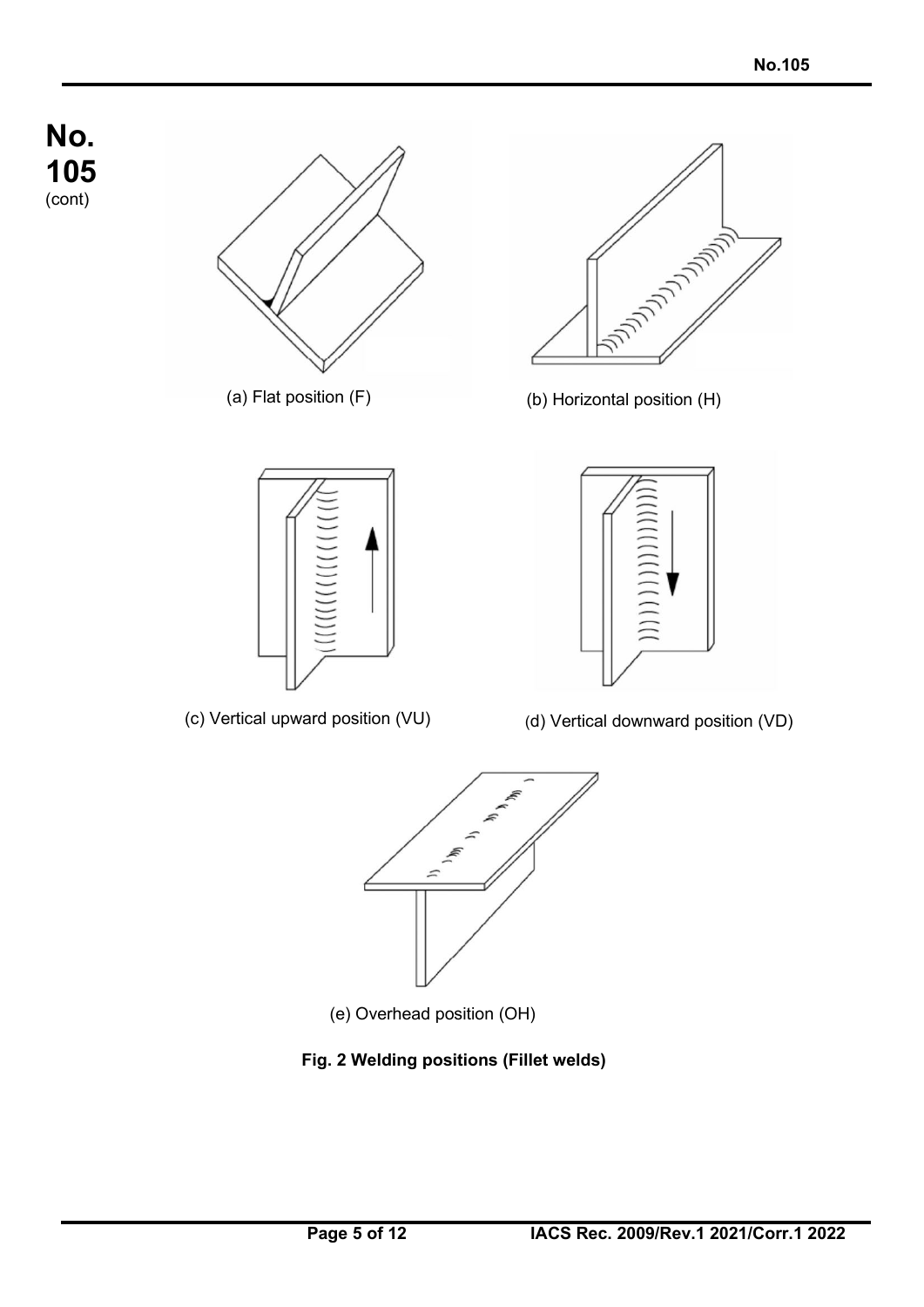

**Fig. 3 Test positions (Butt welds)**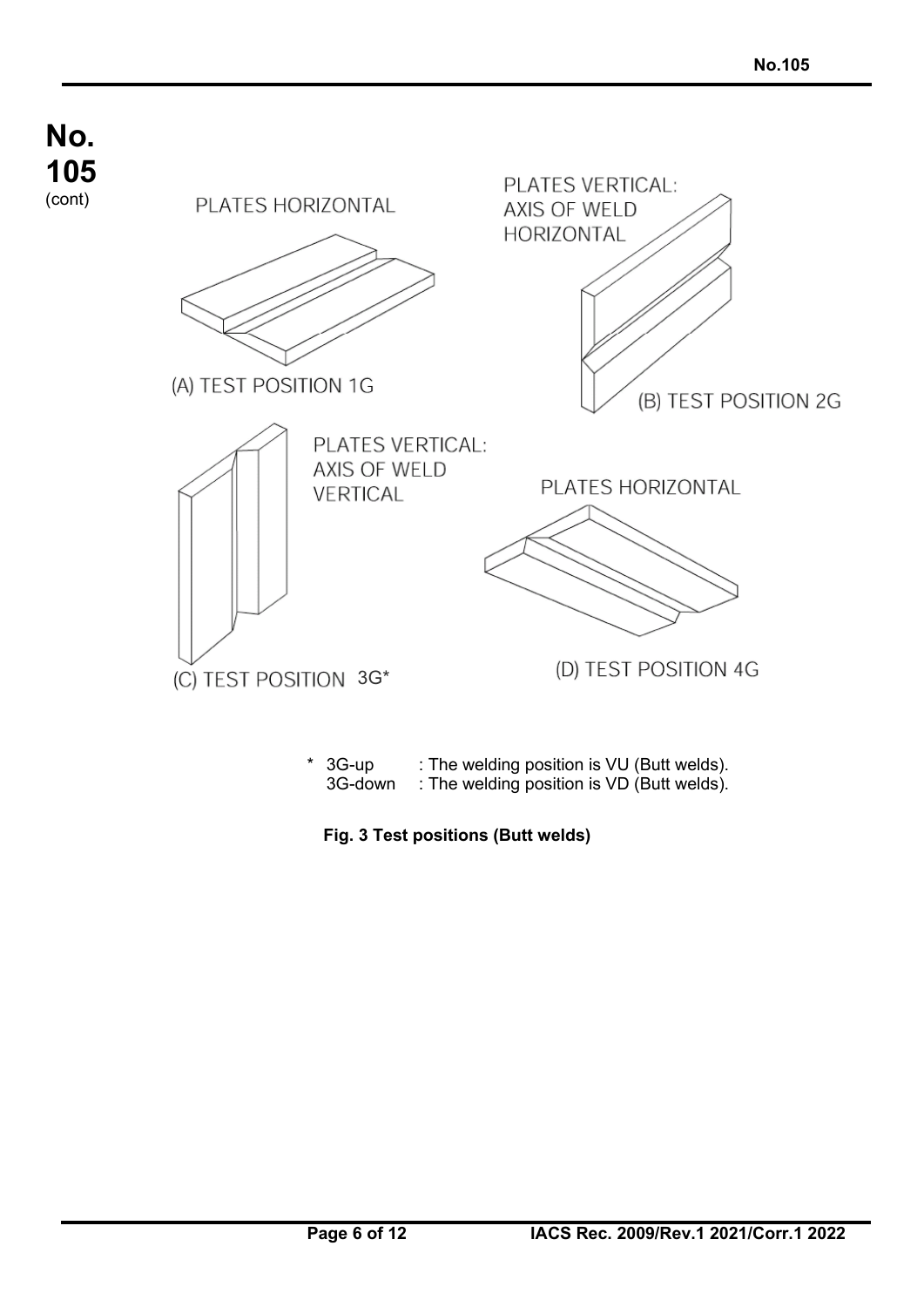

**Fig. 4 Test positions (Fillet welds)**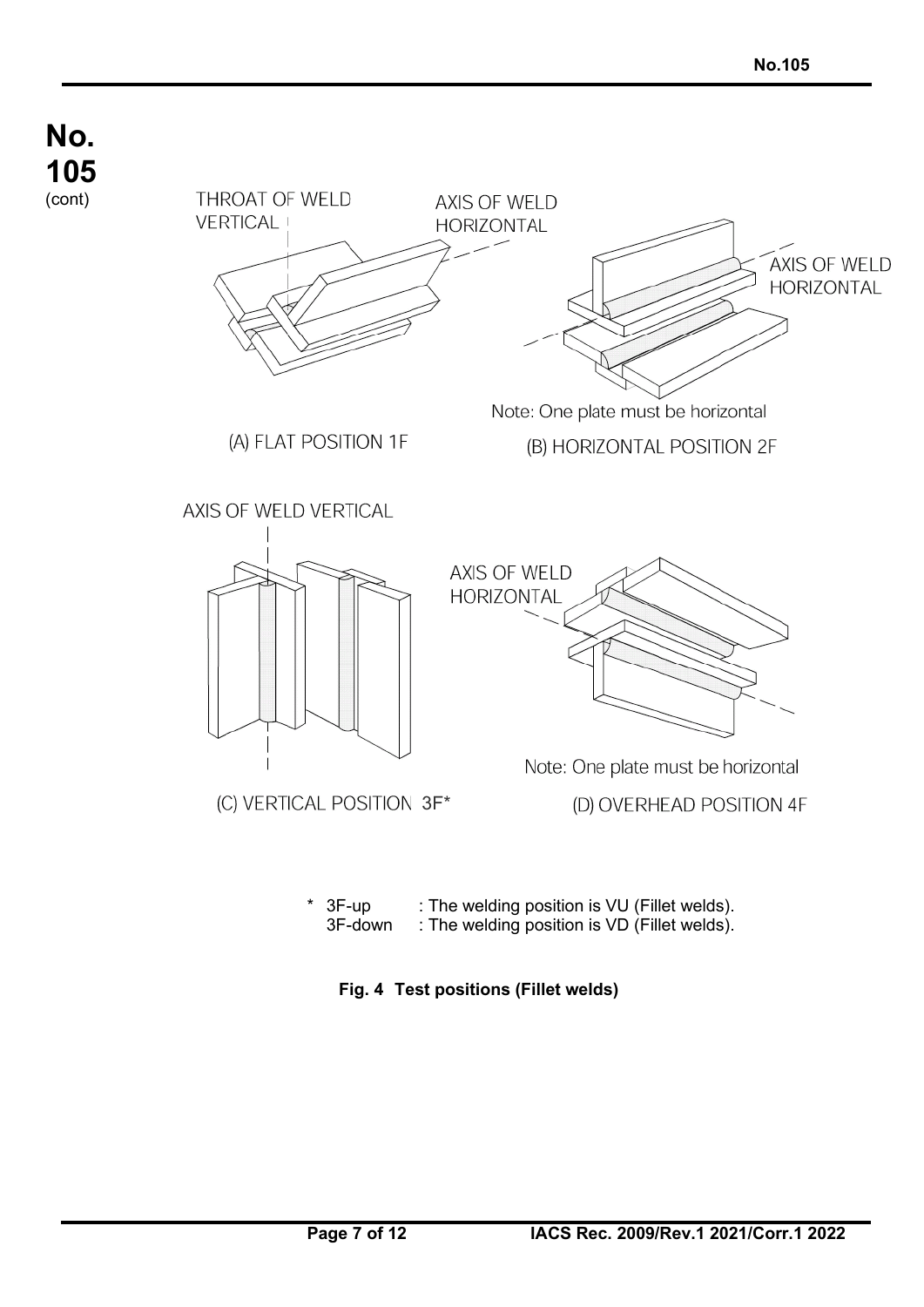**No.** 3.7 Welders engaged in tack welding should be qualified for either butt welds or fillet welds, for the welding process (Table 2) and the position (Table 5) corresponding to the joint to be welded.

**105** (cont)

The Society may qualify those welders engaged in tack welding works only.

# **4. Qualification test**

### **4.1 General**

4.1.1 Welding of the test assemblies and testing of test specimens should be witnessed by the Surveyor.

### **4.2 Test assemblies**

4.2.1 Test assemblies for butt welds and for fillet welds are to be prepared as shown in Fig. 5 and Fig. 6 in each qualification test.

4.2.2 Testing materials and welding consumables are to conform to one of the following requirements or to be of equivalent grade approved by the Society.

- a) Testing materials
	- Aluminium alloys for hull construction and marine use specified in UR W25.
- b) Welding consumables
	- Consumables for aluminium alloys specified in UR W26.

## **4.3 Examination and test**

- 4.3.1 The test assemblies specified in 4.2 should be examined and tested as follows:
	- a) For butt welds:
		- Visual examination
		- Bend test

Note: Radiographic tests or fracture tests may be carried out in lieu of bend tests.

- b) For fillet welds:
	- Visual examination
	- Fracture test

Note: Two macro sections may be taken in lieu of fracture tests.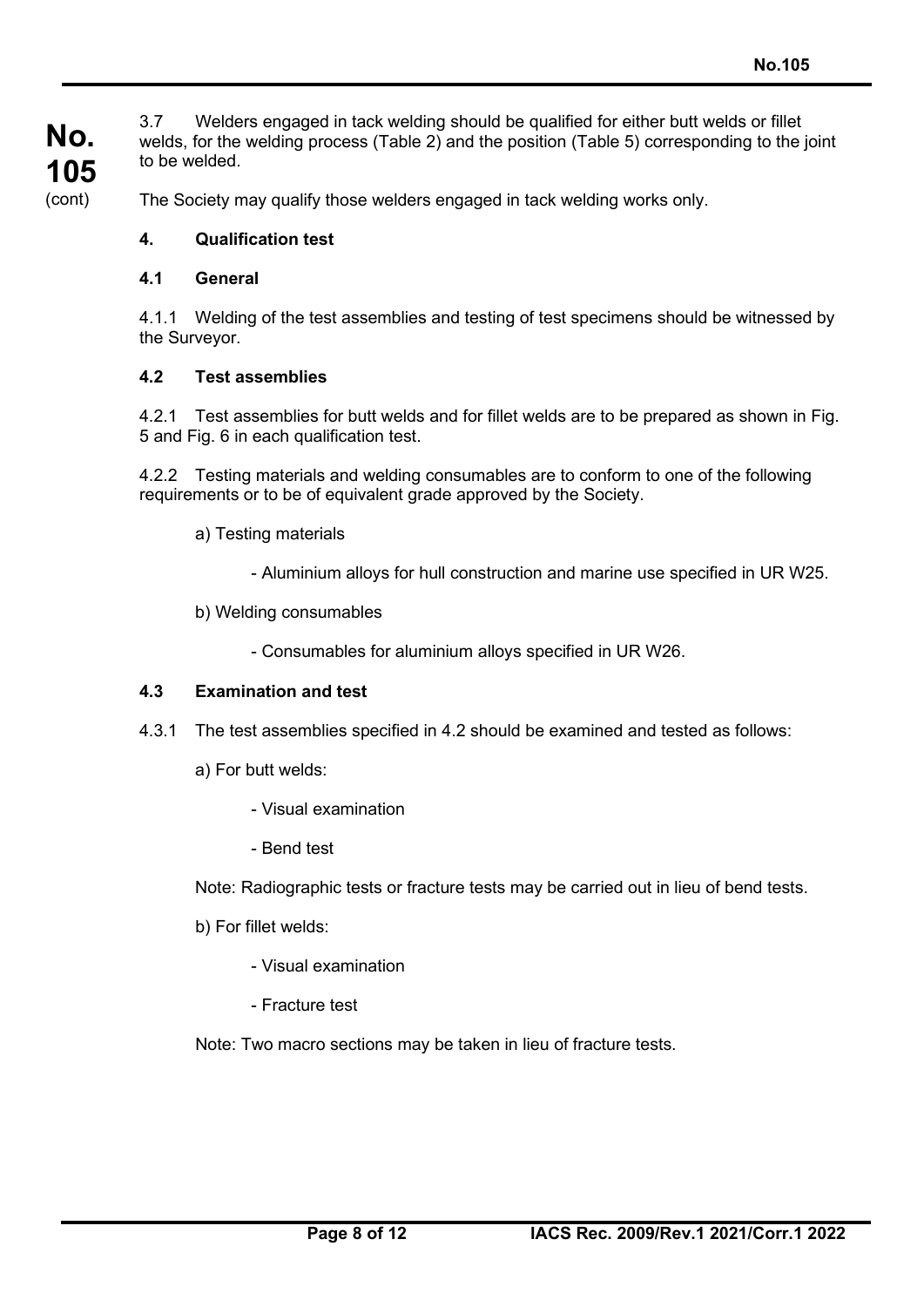







## **Fig. 6 Dimensions and types of test assembly for fillet welds**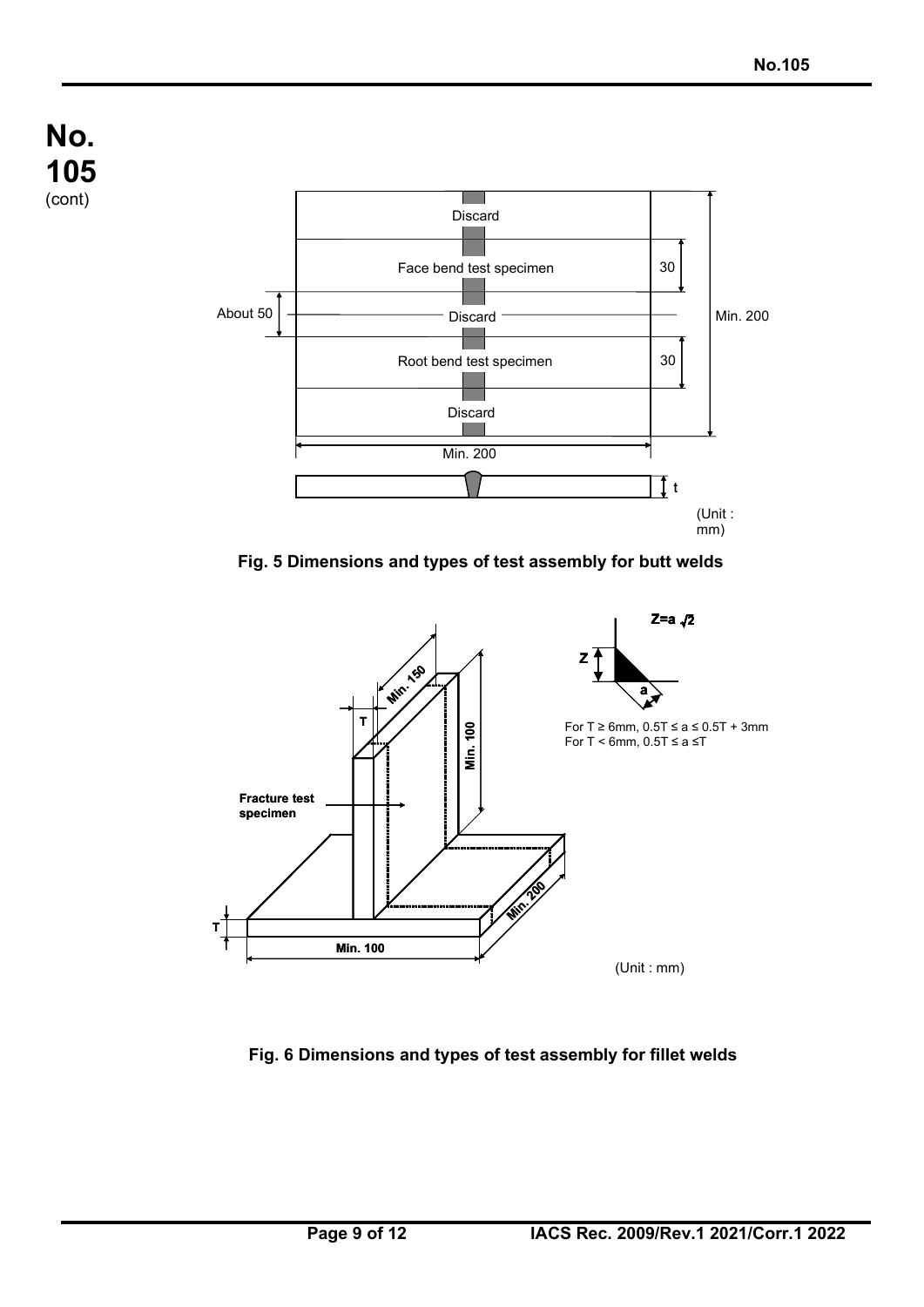4.3.2 Visual examination

The welds should be visually examined prior to cutting of the test specimen for the bend test.

Welds are to be free from cracks.

Other imperfections detected are to be assessed in accordance with ISO 10042:2018, level B, except for the following imperfection types for which the level C applies:

- excess weld metal
- excess penetration
- excessive convexity
- excessive throat thickness

#### 4.3.3 Bend test

Transverse bend test specimens are to be in accordance with UR W2.

The mandrel diameter to thickness ratio (i.e. D/t) is to be that specified for welding consumable (UR W26) for aluminium alloys.

The test specimens are to be bent through 180 degrees.

One face bend test and root bend test specimen are to be tested. For thickness 12mm and over, two side bend specimens may be tested as an Alternative.

After the test, the test specimens should not reveal any open defects in any direction, greater than 3mm. Defects appearing in the corners of a test specimen during testing are to be investigated case by case.

#### 4.3.4 Radiographic examination

When radiographic testing is used for butt welds, imperfections detected should be assessed in accordance with ISO 10042:2018, level B, except for the following imperfections for which the level C applies:

- excess weld metal
- excessive convexity
- excessive penetration

#### 4.3.5 Fracture test (Butt welds)

When fracture test is used for butt welds, full test specimen in length is to be tested in accordance with ISO 9017:2017. Imperfections detected should be assessed in accordance with ISO-10042:2018, level B, except for the following imperfections for which the level C applies:

- excess weld metal
- excessive convexity
- excessive penetration

#### 4.3.6 Fracture test (Fillet welds)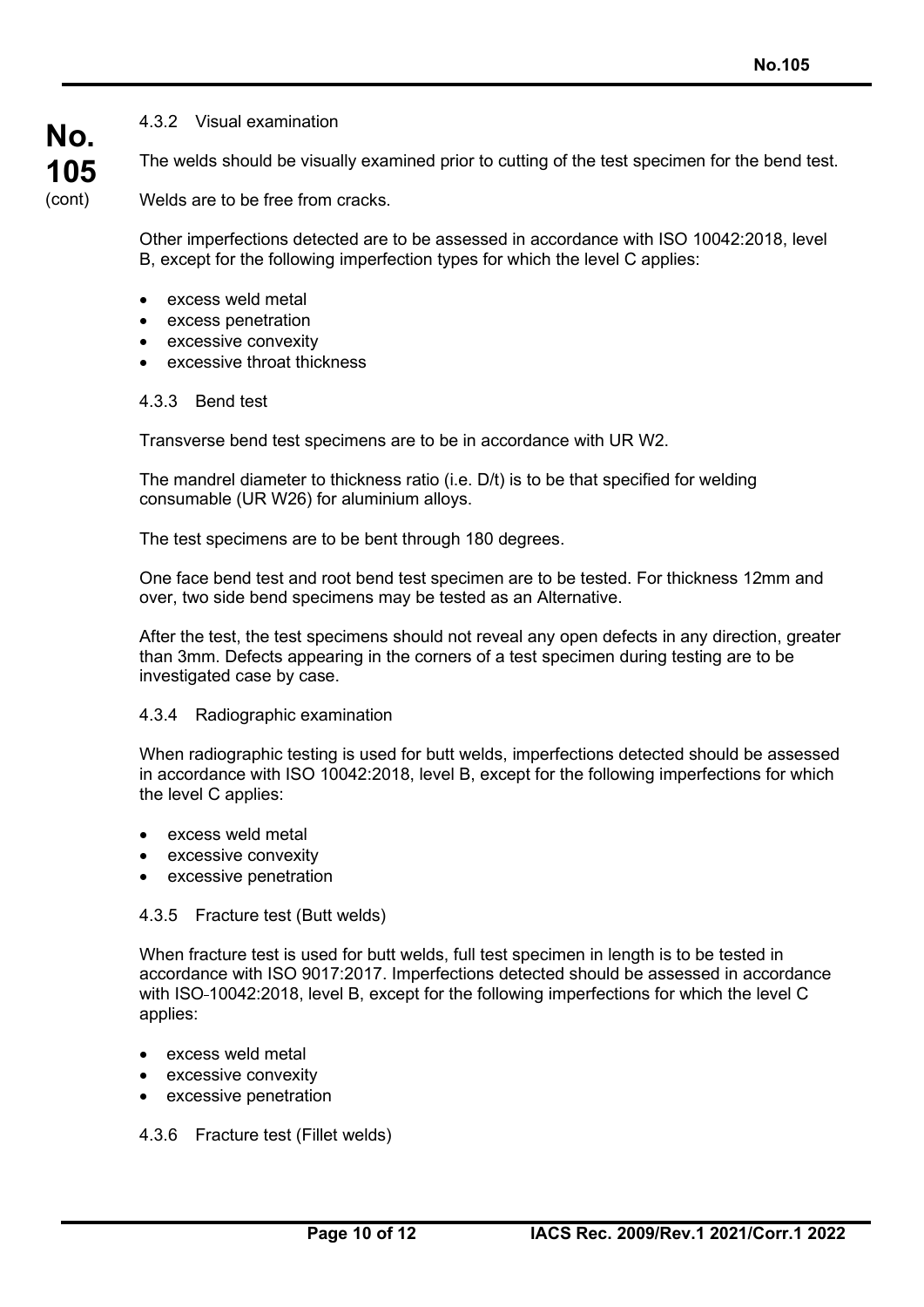The fracture test is to be performed by folding the upright plate onto the through plate. Evaluation is to concentrate on cracks, porosity and pores, inclusions, lack of fusion and incomplete penetration. Imperfections detected should be assessed in accordance with ISO 10042:2018, level B, except for the following imperfections for which the level C applies:

- excess weld metal
- excessive convexity
- excessive penetration

### 4.3.7 Macro examination

When macro examination is used for fillet welds, the test specimens are to be prepared and etched on one side to clearly reveal the weld metal, fusion line, root penetration and the heat affected zone.

Macro sections should include about 10mm of unaffected base metal.

The examination is to reveal a regular weld profile, through fusion between adjacent layers of weld and base metal, sufficient root penetration and the absence of defects such as cracks, lack of fusion etc.

### **4.4 Retest**

4.4.1 When a welder fails a qualification test, the following should apply.

4.4.1.1 In cases where the welder fails to meet the requirements in part of the tests, a retest may be welded immediately, consisting of another test assembly of each type of welded joint and position that the welder failed. In this case, the test is to be done for duplicate test specimens of each failed test.

All retest specimens must meet all of the specified requirements.

4.4.1.2 In cases where the welder fails to meet the requirements in all parts of the required tests or in the retest prescribed in 4.4.1.1, the welder should undertake further training and practice.

4.4.1.3 When there is specific reason to question the welder's ability or the period of effectiveness has lapsed, the welder should be re-qualified in accordance with the tests specified in 4.1 and 4.2.

4.4.2 Where any test specimen does not comply with dimensional specifications due to poor machining, a replacement test assembly should be prepared for testing.

## **5. Period of Validity**

#### **5.1 Initial approval**

5.1.1 The validity of the welder's approval begins from the date when all the required tests are satisfactorily completed.

A welder's approval normally remains valid for a period of time left at the discretion of the Society provided that the certificate or the relevant document is signed at six-month intervals by the shipyards/manufacturers responsible for weld quality, and that all the following conditions are fulfilled.